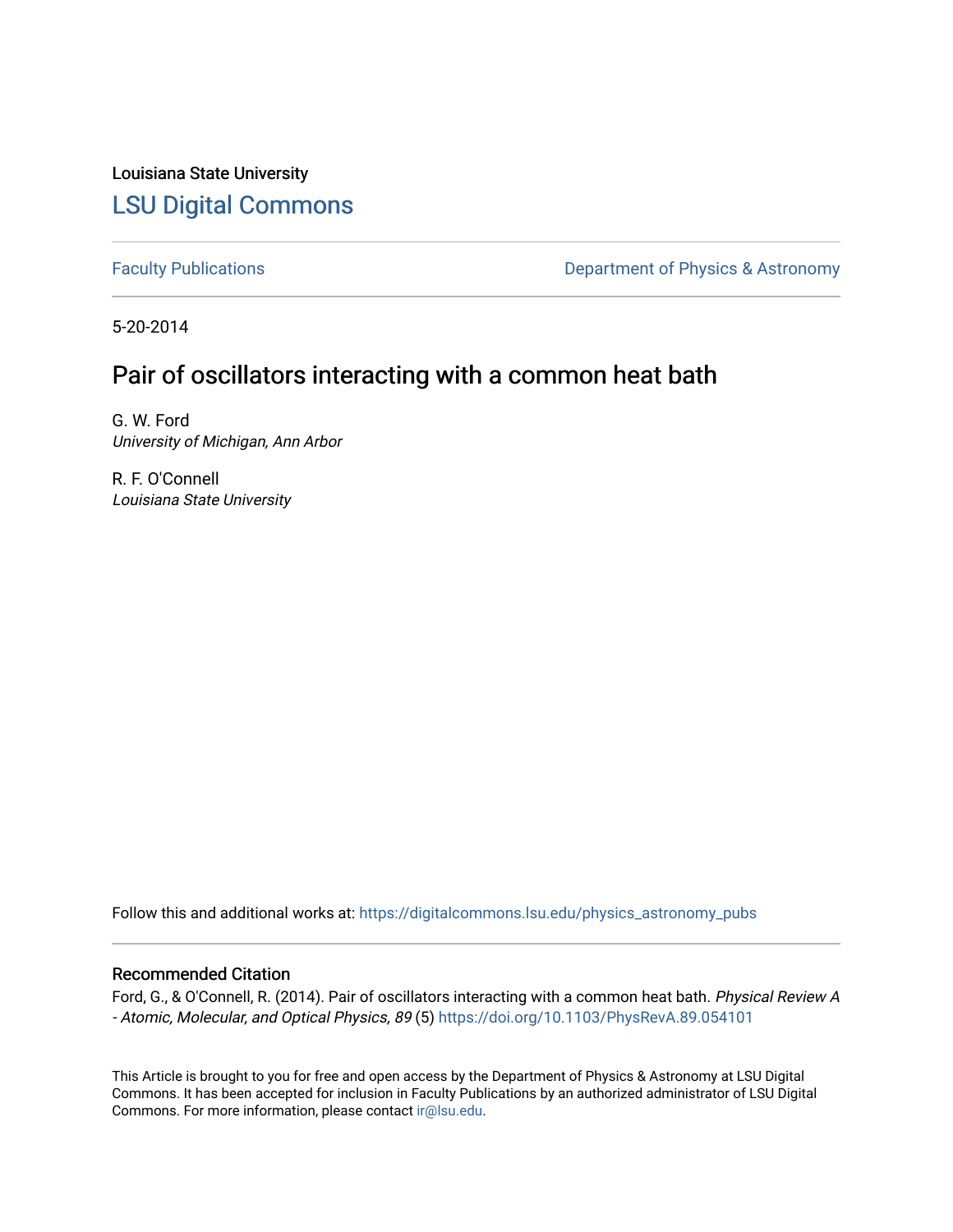## A pair of oscillators interacting with a common heat bath

G. W. Ford

Department of Physics, University of Michigan, Ann Arbor, MI 48109-1040 USA

R. F. O'Connell

Department of Physics and Astronomy, Louisiana State University, Baton Rouge, LA 70803-4001 USA

(Dated: March 12, 2018)

## Abstract

Here the problem considered is that of a pair of oscillators coupled to a common heat bath. Many, if not most, discussions of a single operator coupled to a bath have used the independent oscillator model of the bath. However, that model has no notion of separation, so the question of phenomena when the oscillators are near one another compared with when they are widely separated cannot be addressed. Here the Lamb model of an oscillator attached to a stretched string is generalized to illustrate some of these questions. The coupled Langevin equations for a pair of oscillators attached to the string at different points are derived and their limits for large and small separations obtained. Finally, as an illustration of a different phenomenon, the fluctuation force between a pair of masses attached to the string is calculated, with closed form expressions for the force at small and large separations..

PACS numbers: 05.40.-a, 03.65.Yz, 03.65.-w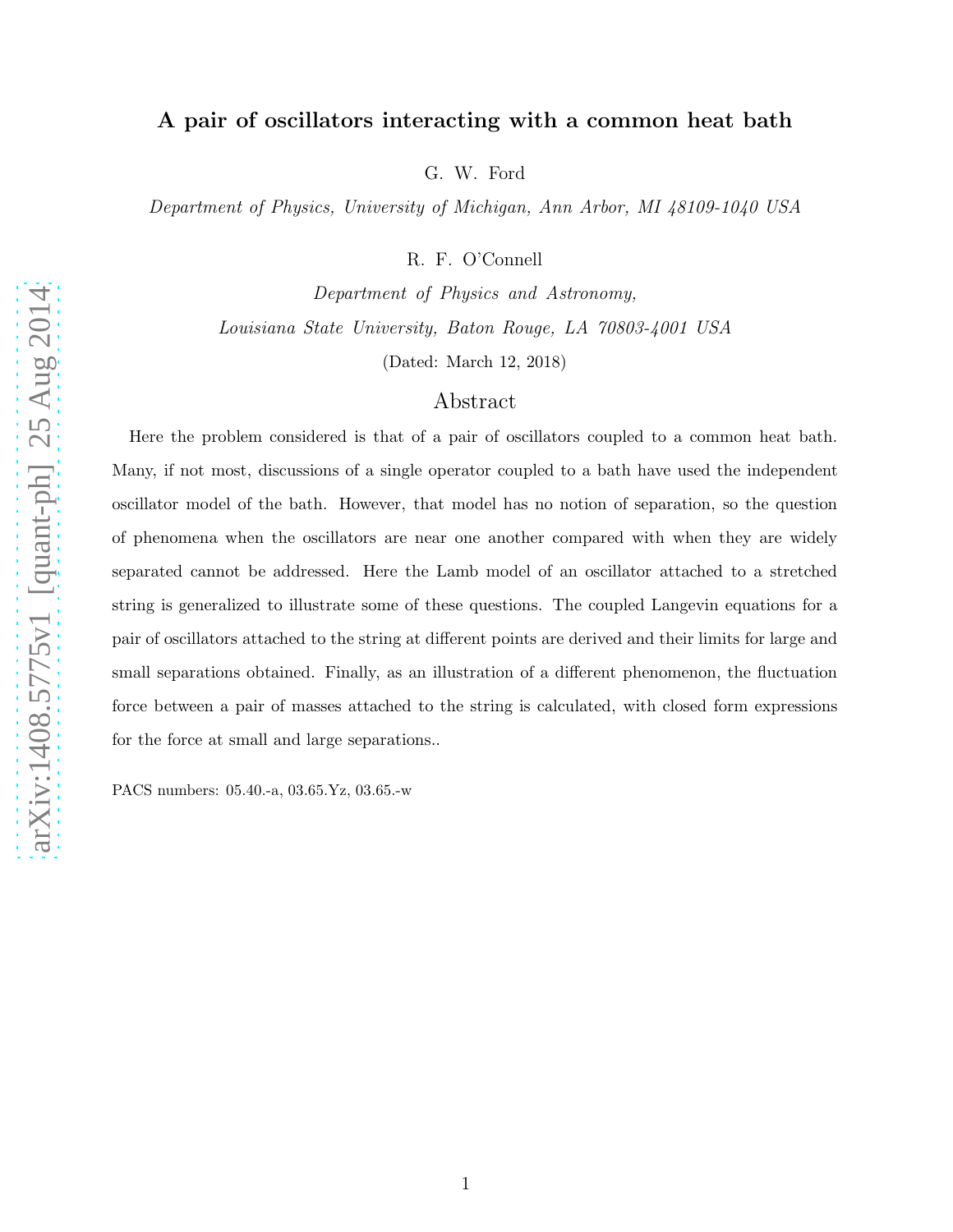Many, if not most, discussions of a quantum oscillator interacting with a quantum heat bath have been based on the independent oscillator mode of the bath. A major advantage of this model is that it can be shown to be equivalent with the most general linear passive bath, even one coupled to multiple degrees of freedom. [1, 2] However, an attempt to construct such a model to describe two separated oscillators does not lead to results of interest, essentially because the independent oscillator model does not lend itself to the notion of physical separation. However, the Lamb model of an oscillator attached to a stretched string does have the notion of position: a pair of oscillators can be attached to separated points on the string. This model was introduced by Horace Lamb in 1900 [3], in order to better understand radiation reaction in electrodynamics. Later it was shown by Lewis and Thomas [4] that the Lamb model is a special case of the independent oscillator model. Thus we have an independent oscillator model (the oscillators are the normal mode oscillators of the string) in which the notion of separation is obvious. Our aim in this paper will be to describe some of the interesting physics that arises when a pair of oscillators are attached to separated points on the string.

We begin by defining the model and using it to obtain a pair of coupled quantum Langevin equations describing the motion of the pair of oscillators. The procedure here is a straightforward generalization of that used to obtain the equation for a single oscillator attached to the string.[1] The results, however, show some striking phenomena: interaction of the oscillators produced by waves in the string propagating from one to the other, correlation of the random forces acting on each oscillator. We then show how simple descriptions of the motion arise in the limits of large and small separations.

As an example of a different phenomenon, we then turn to a calculation of the fluctuation force acting between a pair of masses attached to the string. This force is a one dimensional analog of the London-van der Waals force between molecules or the Casimir force between parallel plates. As in those cases, we find simple expressions for the force at small and large separations.

The Lamb model for a pair of oscillators coupled to points on a stretched string is described by the Lagrangian:

$$
L = \frac{1}{2}m_1\dot{x}_1^2 - \frac{1}{2}K_1x_1^2 + \frac{1}{2}m_2\dot{x}_2^2 - \frac{1}{2}K_2x_2^2 + \int_{-\infty}^{\infty} dy \left[\frac{\sigma}{2}(\frac{\partial u}{\partial t})^2 - \frac{\tau}{2}(\frac{\partial u}{\partial y})^2\right],\tag{1}
$$

where  $u(y)$  is the string displacement. The mass per unit length of the string is  $\sigma$  and the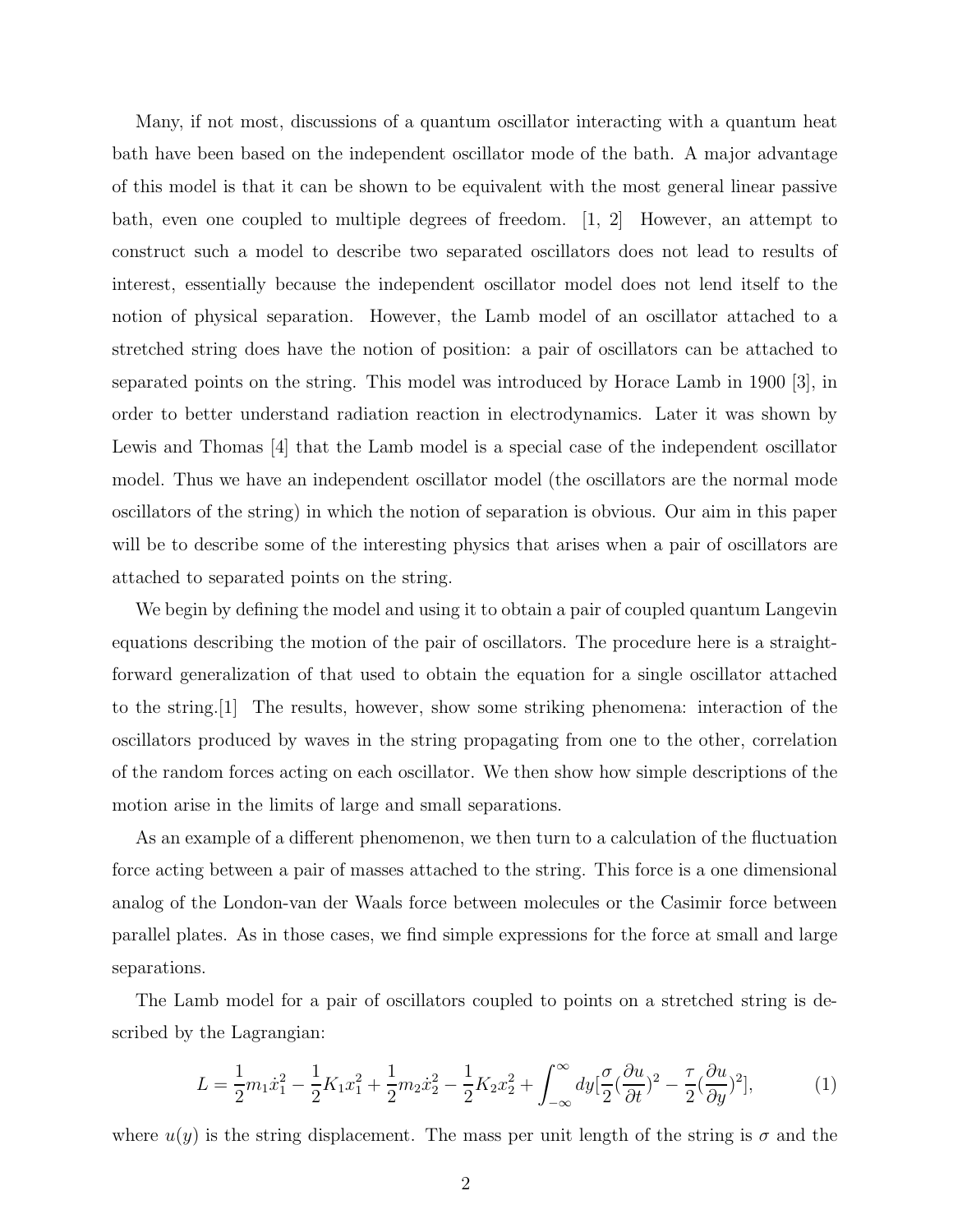tension is  $\tau$ . Note that the string is stretched along the y-axis and the oscillator displacements are along the  $x$ -axis, perpendicular to the string. Note also that there is no interaction term in the Lagrangian; instead for a pair of oscillators one imposes the constraints:

$$
x_1(t) = u(y_1, t), \qquad x_2(t) = u(y_2, t), \tag{2}
$$

where  $y_1$  and  $y_2$  are the positions of the oscillators along the string. The equations of motion of the oscillators are

$$
m_1\ddot{x}_1 + K_1x_1 = f_1(t),
$$
  
\n
$$
m_2\ddot{x}_2 + K_2x_2 = f_2(t),
$$
\n(3)

where  $f_1(t)$  and  $f_2(t)$  are the constraint forces exerted by the string on the individual oscillators. The field equation of motion for the string becomes the inhomogeneous wave equation:

$$
\frac{\partial^2 u}{\partial t^2} - c^2 \frac{\partial^2 u}{\partial y^2} = -\frac{f_1(t)}{\sigma} \delta(y - y_1) - \frac{f_2(t)}{\sigma} \delta(y - y_2),\tag{4}
$$

where  $c = \sqrt{\tau/\sigma}$  is the wave velocity. The retarded solution of this equation is

$$
u(y,t) = u^{h}(y,t) - \frac{1}{\zeta} \int_{-\infty}^{t-|y-y_1|/c} dt' f_1(t') - \frac{1}{\zeta} \int_{-\infty}^{t-|y-y_2|/c} dt' f_2(t'), \tag{5}
$$

where  $u^h(y, t)$  is the operator solution of the homogeneous equation corresponding to the free motion of the string in the absence of the oscillators and

$$
\zeta = 2\sigma c = 2\sqrt{\sigma \tau} \tag{6}
$$

is the friction constant. Differentiating with respect to  $t$ , we find

$$
\frac{\partial u(y,t)}{\partial t} = \frac{\partial u^{\mathrm{h}}(y,t)}{\partial t} - \frac{1}{\zeta} f_1(t - \frac{|y - y_1|}{c}) - \frac{1}{\zeta} f_2(t - \frac{|y - y_2|}{c}).\tag{7}
$$

Putting first  $y = y_1$  and then  $y = y_2$ , we find using the constraints (2) that we can write

$$
f_1(t) + f_2(t_R) = -\zeta \dot{x}_1(t) + F_1(t),
$$
  
\n
$$
f_1(t_R) + f_2(t) = -\zeta \dot{x}_2(t) + F_2(t),
$$
\n(8)

where  $t_{\rm R}$  is the retarded time,

$$
t_{\rm R} = t - \frac{|y_1 - y_2|}{c},\tag{9}
$$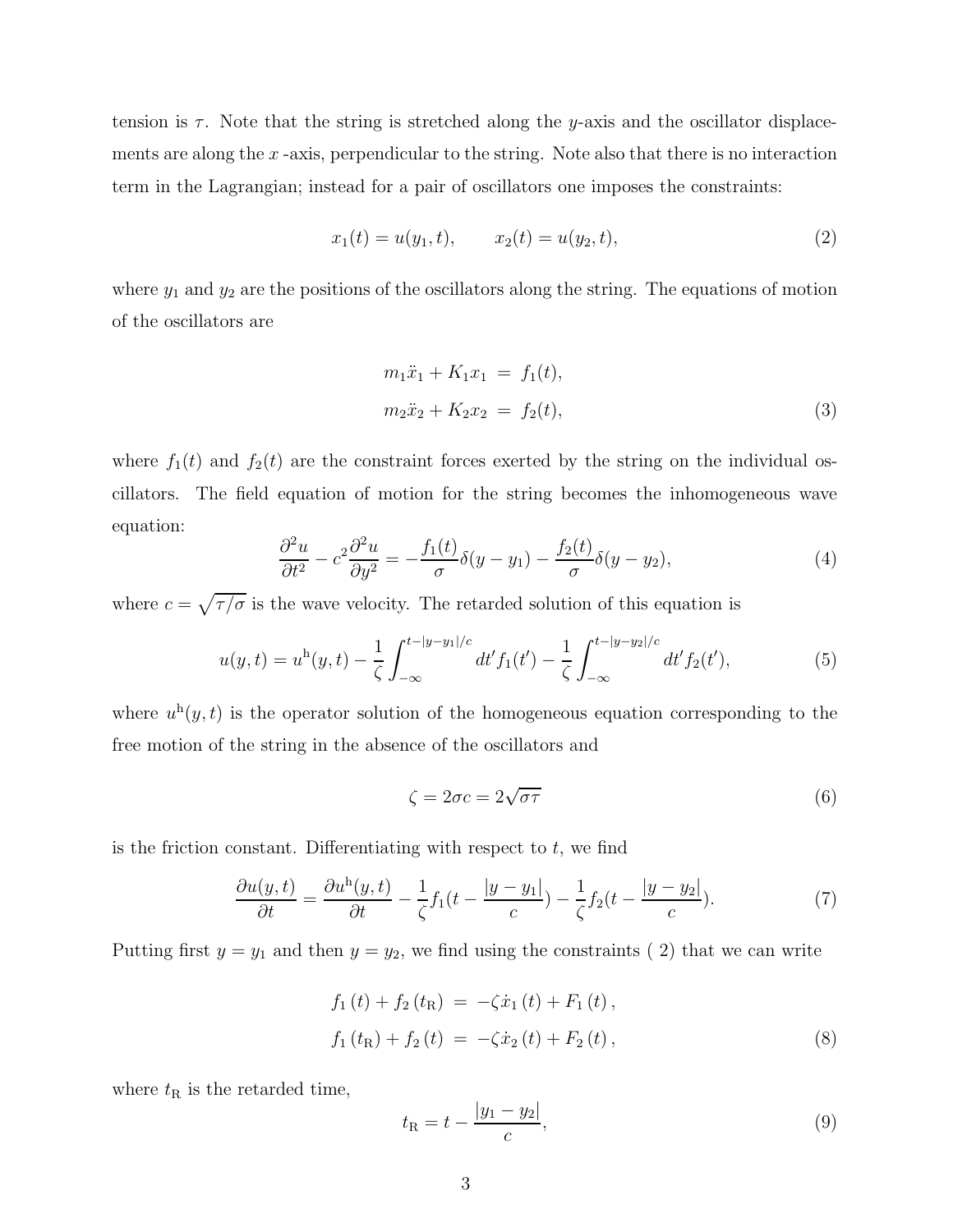while  $F_1(t)$  and  $F_2(t)$  are fluctuating forces:

$$
F_1(t) = \zeta \frac{\partial u^h(y_1, t)}{\partial t}, \quad F_2(t) = \zeta \frac{\partial u^h(y_2, t)}{\partial t}.
$$
\n(10)

We can solve the equations (8) to find explicit expressions for  $f_1(t)$  and  $f_2(t)$ , but it is simpler to form the Fourier transforms to get (remember  $t<sub>R</sub>$  is given by (9)

$$
\begin{pmatrix} 1 & e^{i\omega|y_1-y_2|/c} \\ e^{i\omega|y_1-y_2|/c} & 1 \end{pmatrix} \begin{pmatrix} \tilde{f}_1(\omega) \\ \tilde{f}_2(\omega) \end{pmatrix} = i\omega \zeta \begin{pmatrix} \tilde{x}_1(\omega) \\ \tilde{x}_2(\omega) \end{pmatrix} + \begin{pmatrix} \tilde{F}_1(\omega) \\ \tilde{F}_2(\omega) \end{pmatrix} . \tag{11}
$$

If we form the Fourier transform of the equations of motion (3) we get

$$
\begin{pmatrix} -m_1\omega^2 + K_1 & 0\\ 0 & -m_2\omega^2 + K_2 \end{pmatrix} \begin{pmatrix} \tilde{x}_1(\omega) \\ \tilde{x}_2(\omega) \end{pmatrix} = \begin{pmatrix} \tilde{f}_1(\omega) \\ \tilde{f}_2(\omega) \end{pmatrix} . \tag{12}
$$

Eliminating the Fourier transform of the constraint forces between these two equations, we can write

$$
\begin{pmatrix}\n-m_1\omega^2 - i\omega\zeta + K_1 & (-m_2\omega^2 + K_2)e^{i\omega|y_1 - y_2|/c} \\
(-m_1\omega^2 + K_1)e^{i\omega|y_1 - y_2|/c} & -m_2\omega^2 - i\omega\zeta + K_2\n\end{pmatrix}\n\begin{pmatrix}\n\tilde{x}_1(\omega) \\
\tilde{x}_2(\omega)\n\end{pmatrix} =\n\begin{pmatrix}\n\tilde{F}_1(\omega) \\
\tilde{F}_2(\omega)\n\end{pmatrix}.
$$
\n(13)

The susceptibility matrix is therefore

$$
\alpha(\omega) = \begin{pmatrix} -m_1 \omega^2 - i\omega \zeta + K_1 & (-m_2 \omega^2 + K_2) e^{i\omega|y_1 - y_2|/c} \\ (-m_1 \omega^2 + K_1) e^{i\omega|y_1 - y_2|/c} & -m_2 \omega^2 - i\omega \zeta + K_2 \end{pmatrix}^{-1}.
$$
 (14)

The quantum Langevin equations are

$$
m_1\ddot{x}_1(t) + \zeta \dot{x}_1(t) + K_1 x_1(t) + m_2 \ddot{x}_2(t_R) + K_2 x_2(t_R) = F_1(t),
$$
  
\n
$$
m_2\ddot{x}_2(t) + \zeta \dot{x}_2(t) + K_2 x_2(t) + m_1 \ddot{x}_1(t_R) + K_1 x_1(t_R) = F_2(t).
$$
\n(15)

The form of these equations makes clear that, at time  $t$ , there is an interaction between  $x_1 = u(y_1)$  and  $x_2 = u(y_2)$ . In particular, we note that when there is an effect at  $y_1$  due to the heat bath that it does not effect  $y_2$  until a later time  $|y_1 - y_2|/c$ .

To get explicit expressions for the force correlations, we recall the well known expression for the operator displacement of a string of length  $L:[5]$ 

$$
u^{\mathrm{h}}\left(y,t\right) = \sum_{k} \sqrt{\frac{\hbar}{2\sigma L \omega}} \left( a_{k} e^{i(ky-\omega t)} + a_{k}^{\dagger} e^{-i(ky-\omega t)} \right),\tag{16}
$$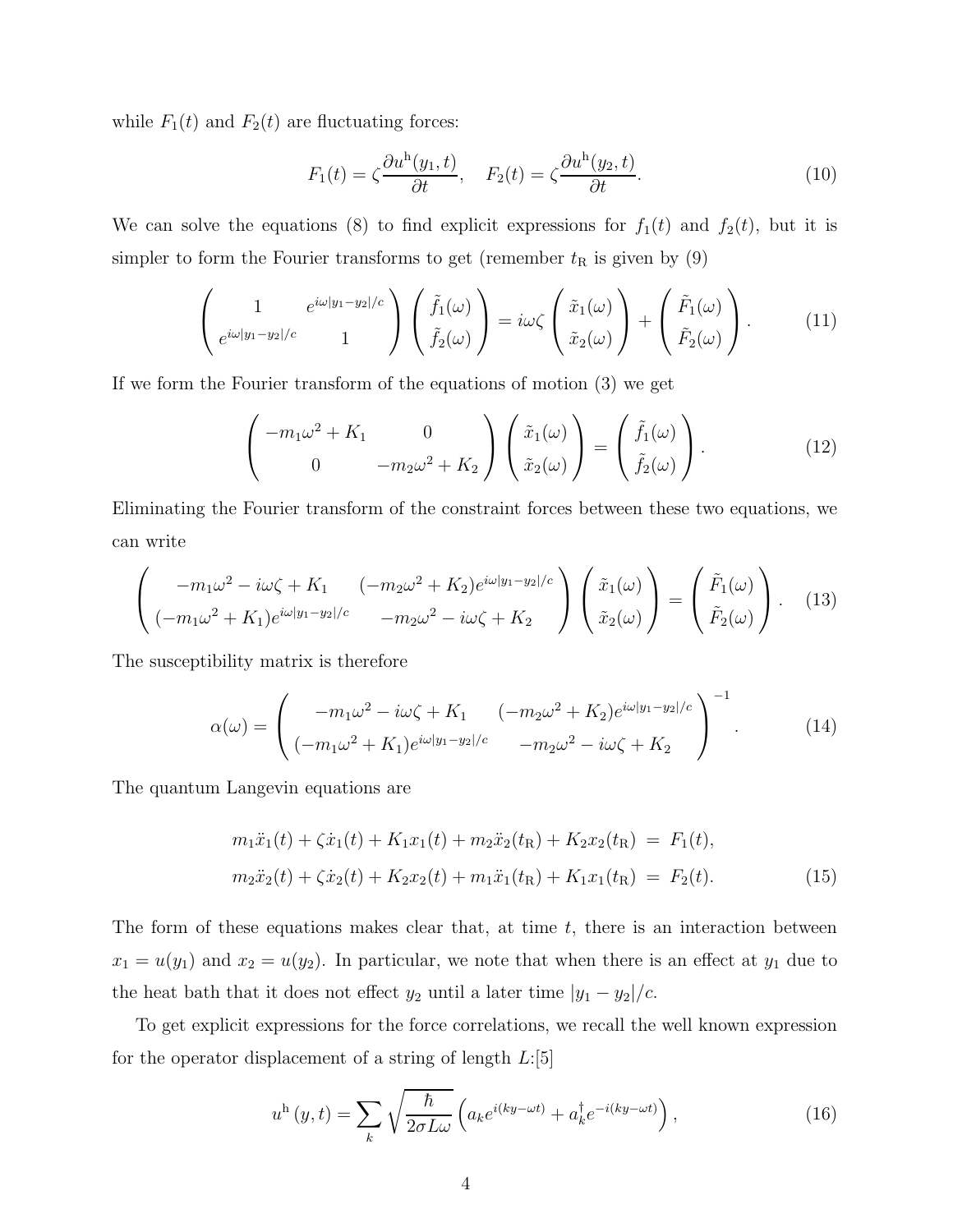where  $\omega = c |k|$  and  $k = \frac{2\pi n}{L}$  $\frac{\pi n}{L}$  with  $n = 0, \pm 1, \pm 2, \cdots$ . In equilibrium at temperature T,

$$
\left\langle a_{k} a_{k'}^{\dagger} + a_{k}^{\dagger} a_{k'} \right\rangle = \coth \frac{\hbar \omega}{2k_{B}T} \delta_{k,k'}.
$$
 (17)

With this in the expressions (10) for the fluctuating forces, we find (in the limit  $L \to \infty$ ) the correlations:

$$
\frac{1}{2} \langle F_1(t) F_1(t') + F_1(t') F_1(t) \rangle = \frac{1}{2} \langle F_2(t) F_2(t') + F_2(t') F_2(t) \rangle
$$

$$
= \frac{\hbar \zeta}{\pi} \int_0^\infty d\omega \omega \coth \frac{\hbar \omega}{2k_B T} \cos \left[ \omega (t - t') \right]
$$

$$
= \frac{\zeta k T}{2} \frac{d}{dt} \coth \frac{\pi k T (t - t')}{\hbar},
$$

$$
\frac{1}{2} \langle F_1(t) F_2(t') + F_2(t') F_1(t) \rangle = \frac{\hbar \zeta}{\pi} \int_0^\infty d\omega \omega \coth \frac{\hbar \omega}{2k_B T} \cos \left[ \omega (t - t') \right] \cos \frac{\omega (y_1 - y_2)}{c}
$$

$$
= \frac{\zeta k T}{4} \frac{d}{dt} \left( \coth \frac{\pi k T (t - t' - \frac{y_1 - y_2}{c})}{\hbar} + \coth \frac{\pi k T (t - t' + \frac{y_1 - y_2}{c})}{\hbar} \right). \tag{18}
$$

Here we should note in the explicit expressions that  $d \coth(x)/dx = 2\delta(x) - \text{csch}^2(x)$  [6, 7].

With these expressions for the correlations, we see from the Langevin equations (15) that, for large separations and times short compared with  $|y_1 - y_2|/c$ , the retarded time (6) is in the distant past and the equations become decoupled. Each equation becomes a Langevin equation for a single oscillator interacting with the bath. There can still be correlation between the oscillators, for example they can be in an entangled state, but there are no bath-induced correlations.

The case of very small separations is more subtle. To simplify the discussion we assume the oscillators are identical, that is,  $m_1 = m_2 = m$  and  $K_1 = K_2 = K$ . Then by adding and subtracting the two Langevin equations (15) and introducing the variables:

$$
X = \frac{x_1 + x_2}{2}, \quad x = x_1 - x_2,\tag{19}
$$

we obtain the separate equations [8]

$$
m\ddot{X}(t) + \zeta \dot{X}(t) + KX(t) + m\ddot{X}(t_{\rm R}) + KX(t_{\rm R}) = \frac{F_1(t) + F_2(t)}{2},
$$
 (20a)

$$
m\ddot{x}(t) + \zeta \dot{x}(t) + Kx(t) - m\ddot{x}(t_{\rm R}) - Kx(t_{\rm R}) = F_1(t) - F_2(t). \tag{20b}
$$

If we set  $|y_1 - y_2| = 0$ , then  $t_R = t$ . Moreover, for very small separations, it is important to note that that all three of the correlations (18) of the fluctuation forces are the same; there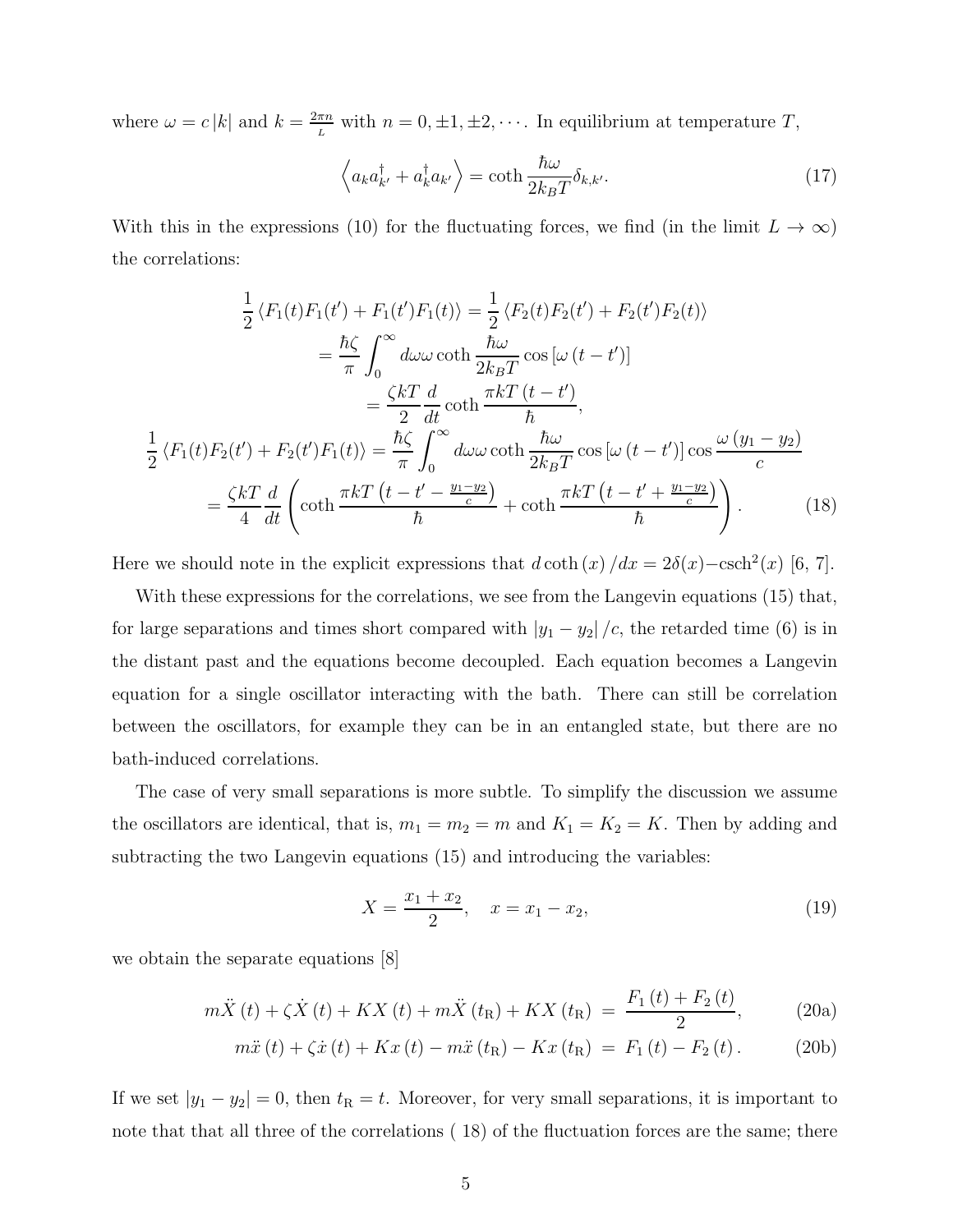is only one fluctuation force. Therefore the first of the equations (20b) becomes exactly the Langevin equation for a single oscillator whose mass is the sum of the masses and with a spring constant equal to the sum of the spring constants. This is what we should expect, when the two oscillators merge they should become one. But what about the second of the equations ( 20b)? With  $|y_1 - y_2| = 0$  this equation becomes

$$
\zeta \dot{x}(t) = 0. \tag{21}
$$

with no fluctuating force. Thus  $x = x_1 - x_2$  can take on any constant value!

To better understand this strange result we consider the free energy for the system, which is given by the remarkable formula:[2, 8]

$$
F\left(|y_1 - y_2|, T\right) = \frac{1}{\pi} \int_0^\infty d\omega f\left(\omega, T\right) \operatorname{Im} \left\{ \frac{d \log \det \alpha \left(\omega + i0^+\right)}{d\omega} \right\},\tag{22}
$$

where  $\alpha$  is the polarizability matrix (14) and

$$
f(\omega, T) = kT \log \left( 2 \sinh \frac{\hbar \omega}{2kT} \right)
$$
 (23)

is the free energy of a single oscillator of natural frequency  $\omega$ . I now we put  $|y_1 - y_2| = 0$  in the polarizability matrix (14) we find

$$
\det \alpha (\omega) = \frac{1}{-i\omega\zeta} \times \frac{1}{-\left(m_1 + m_2\right)\omega^2 + K_1 + K_2 - i\omega\zeta}.
$$
\n(24)

Here the second factor is exactly the polarizability of a single oscillator with mass the sum of the masses and spring constant equal to the sum of the spring constants. When put in the remarkable formula this factor will give the corresponding free energy. The first factor will give rise to an additional free energy

$$
\Delta F(0, T) = \frac{1}{2} f(0, T), \qquad (25)
$$

where we have used the well known identity:  $\text{Im}\lbrace 1/(\omega+i0^+) \rbrace = -\pi \delta(\omega)$  and the factor of 1  $\frac{1}{2}$  takes into account the fact that the delta function is at the initial point of the integration. This additional free energy is infinite: an oscillator whose natural frequency is zero is an unbounded free particle. We conclude that, in the limit  $|y_1 - y_2| \to 0$ , the free energy of the system is infinite, but that the divergent part can be isolated and remainder is finite and can be recognized as the free energy of a single oscillator coupled to the bath.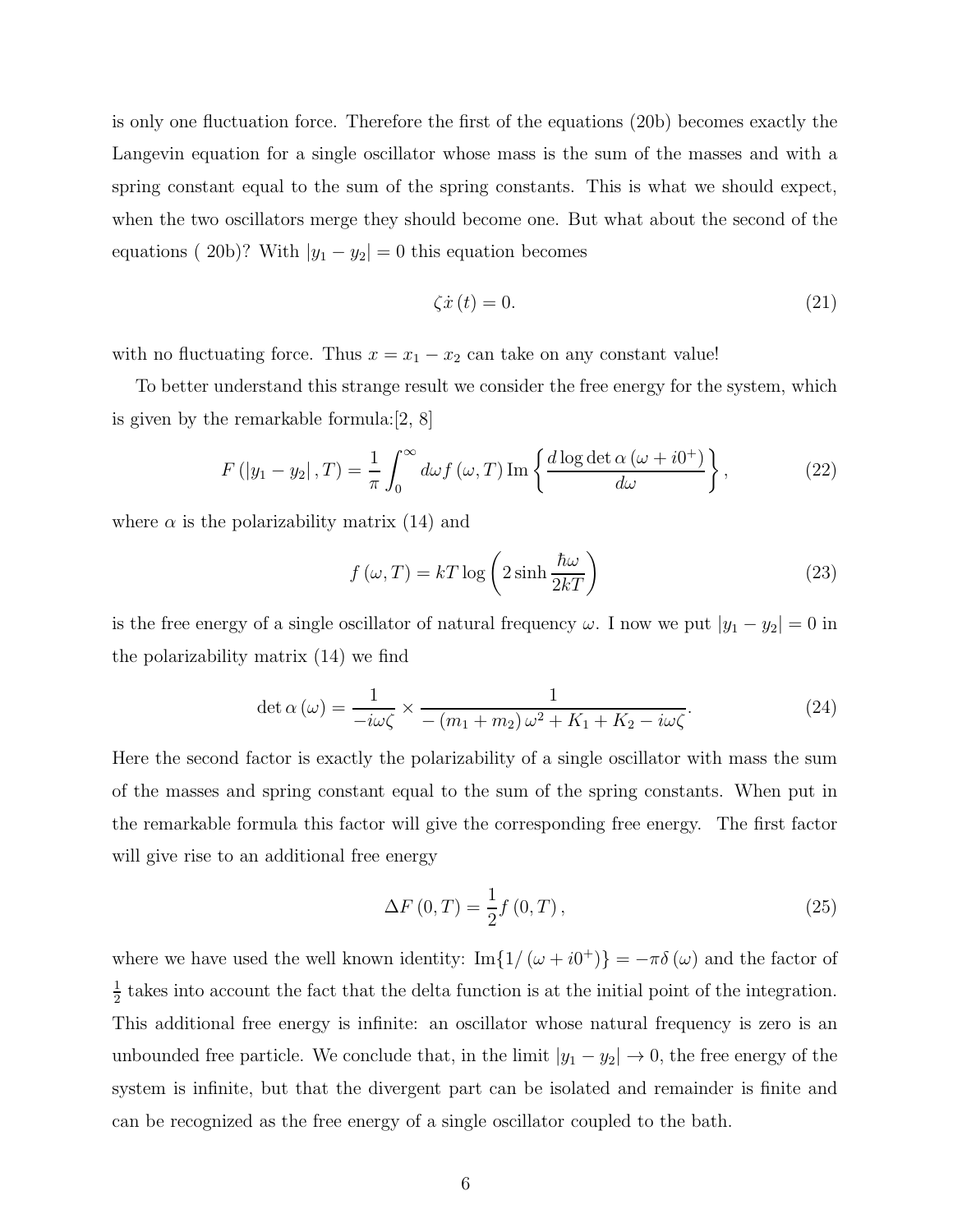We now turn to a calculation of the fluctuation force between two masses attached to a string. In order to calculate the stress between the two masses, we must first obtain the solution of the equation of motion of the string  $u(y, t)$  corresponding to an external force  $f(y, t)$ , in the form of an integral involving the Green function  $G(y, y'; t)$ . We then solve for the Fourier transform of the Green function at points between the two masses, which will involve reflection coefficients  $r_1$  at  $y_1$  and  $r_2$  at  $y_2$ . Next, the stress at a point between the two masses is calculated in terms of space and time derivatives of the solution of the equations of motion, which leads to an expression in terms of the spatial correlation function, which in turn is evaluated by means of the fluctuation-dissipation theorem in terms of the Green function.

Thus, we start with two equal masses m attached to the string, one at  $y_1$  the other at  $y_2$ . The Green function is used to express the solution of the equation of motion of the string corresponding to an external force  $f(y, t)$  in the form

$$
u(y,t) = \int_{-\infty}^{t} dt' \int_{-\infty}^{\infty} dy' G(y, y' : t - t') f(y', t').
$$
 (26)

Clearly the Green function  $G(y, y';t)$  that vanishes for negative times corresponds to an external force  $\delta(y-y')\,\delta(t)$ . For a source point y' and field point y both in the interval between the two masses, the Fourier transform of the Green function is a solution of the inhomogeneous Helmholtz equation:

$$
\frac{\partial^2 \tilde{G}(y, y'; \omega)}{\partial y^2} + \frac{\omega^2}{c^2} \tilde{G}(y, y'; \omega) = -\frac{1}{\tau} \delta(y - y'). \tag{27}
$$

Still in the region between the pair of masses  $(y_2 < y, y' < y_1)$  the Green function for  $y > y'$ has the form of a plane wave reflecting off the mass at  $y_1$ , while for  $y < y'$  it has the form of a plane wave reflecting off the mass at  $y_2$ . In addition to satisfy the inhomogeneous equation,  $\tilde{G}(y, y'; \omega)$  must be continuous and have a jump of  $-1/\tau$  in its derivative at  $y = y'$ . It follows that

$$
\tilde{G}(y, y'; \omega) =
$$
\n
$$
= \frac{i}{2k\tau} \begin{cases}\n\frac{\left[e^{ik(y_2 - y')} + r_2 e^{-ik(y_2 - y')}\right] \left[e^{ik(y - y_1)} + r_1 e^{-ik(y - y_1)}\right]}{e^{-ik(y_1 - y_2)} - r_1 r_2 e^{ik(y_1 - y_2)}}, & y' < y < y_1 \\
\frac{\left[e^{ik(y' - y_1)} + r_1 e^{-ik(y' - y_1)}\right] \left[e^{ik(y_2 - y)} + r_2 e^{-ik(y_2 - y)}\right]}{e^{-ik(y_1 - y_2)} - r_1 r_2 e^{ik(y_1 - y_2)}}, & y_2 < y < y'\n\end{cases}
$$
\n
$$
(28)
$$

where  $r_1$  and  $r_2$  are the reflection coefficients at  $y_1$  and  $y_2$ , respectively. Note that the Green function is symmetric under interchange of y and  $y'$ :  $\tilde{G}(y', y; \omega) = \tilde{G}(y, y'; \omega)$ .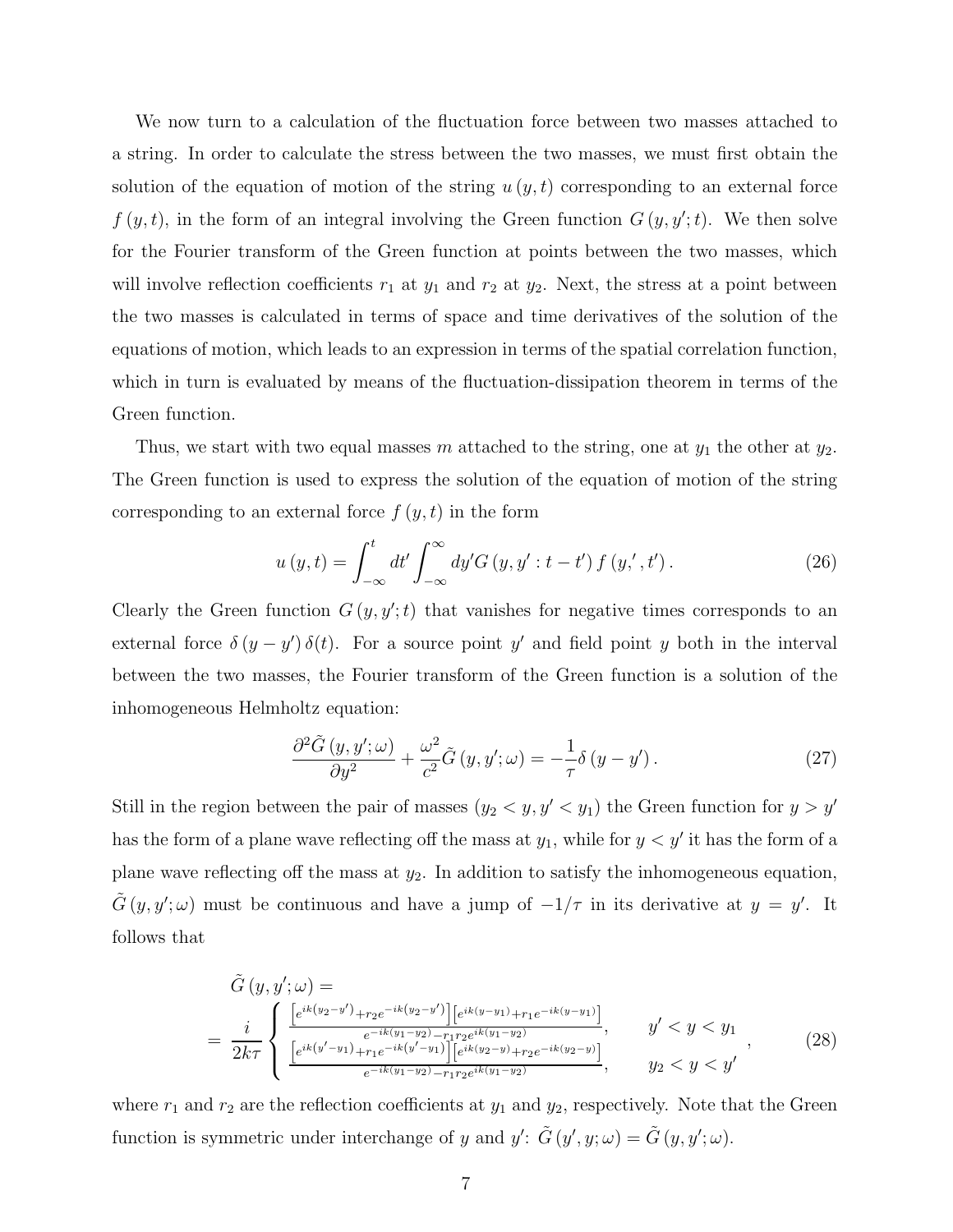Next, we note that the mean of the stress  $T$  at a point between the masses is equal to the mean of the energy density:

$$
\langle T \rangle = \left\langle \frac{1}{2} \sigma (\frac{\partial u}{\partial t})^2 + \frac{1}{2} \tau (\frac{\partial u}{\partial y})^2 \right\rangle
$$
  
= 
$$
\left[ \left( \frac{1}{2} \sigma \frac{\partial^2}{\partial t \partial t'} + \frac{1}{2} \tau \frac{\partial^2}{\partial y \partial y'} \right) C(y, y'; t - t') \right]_{\substack{t'=t \\ y'=y}} ,
$$
 (29)

where

$$
C(y, y'; t - t') = \frac{1}{2} \langle u(y, t) u(y', t') + u(y', t') y(x, t) \rangle
$$
 (30)

is the correlation function of the string displacement (only  $t - t'$  appears because of time translation invariance). The fluctuation-dissipation theorem relates this correlation function to the Green function:

$$
\tilde{C}(y, y'; \omega) = \frac{\hbar}{2i} \coth \frac{\hbar \omega}{2k_B T} \left[ \tilde{G}(y, y'; \omega) - \tilde{G}(y', y; \omega)^* \right]. \tag{31}
$$

Therefore

$$
\langle T \rangle = \frac{\hbar}{2\pi} \int_{-\infty}^{\infty} d\omega \coth \frac{\hbar \omega}{2k_B T} \left[ \left( \frac{1}{2} \sigma \omega^2 + \frac{1}{2} \tau \frac{\partial^2}{\partial y \partial y'} \right) \text{Im} \left\{ \tilde{G} \left( y, y'; \omega \right) \right\} \right]_{y'=y} . \tag{32}
$$

Thus, using equation (28) for the Green function we get

$$
\langle T \rangle = \frac{\hbar}{4\pi c} \int_{-\infty}^{\infty} d\omega \omega \coth \frac{\hbar \omega}{2k_B T} \text{Re}\left\{ \frac{1 + r_1 r_2 e^{2ik|y_1 - y_2|}}{1 - r_1 r_2 e^{2ik|y_1 - y_2|}} \right\}. \tag{33}
$$

We interpret the fluctuation force between the masses as the difference between the stress in the presence of the attached masses and the free space stress  $(r_1 = r_2 = 0)$ . That is,

$$
F = \langle T \rangle - \langle T \rangle_0
$$
  
=  $\frac{\hbar}{2\pi c} \int_{-\infty}^{\infty} d\omega \omega \coth \frac{\hbar \omega}{2k_B T} \text{Re} \left\{ \frac{r_1 r_2 e^{2ik|y_1 - y_2|}}{1 - r_1 r_2 e^{2ik|y_1 - y_2|}} \right\}.$  (34)

To proceed we must determine the reflection coefficients. To do so we consider scattering by a single mass at  $y = 0$ , for which the scattering wave is of the form.

$$
u(y,t) = e^{-i\omega t} \begin{cases} e^{iky} + re^{-iky}, & y < 0\\ te^{iky}, & y > 0 \end{cases}
$$
 (35)

where r and t are the reflection and transmission coefficients, while  $k = \omega/c$ . At  $y = 0$ we must require continuity  $([u] = 0)$  and a jump in the derivative corresponding to the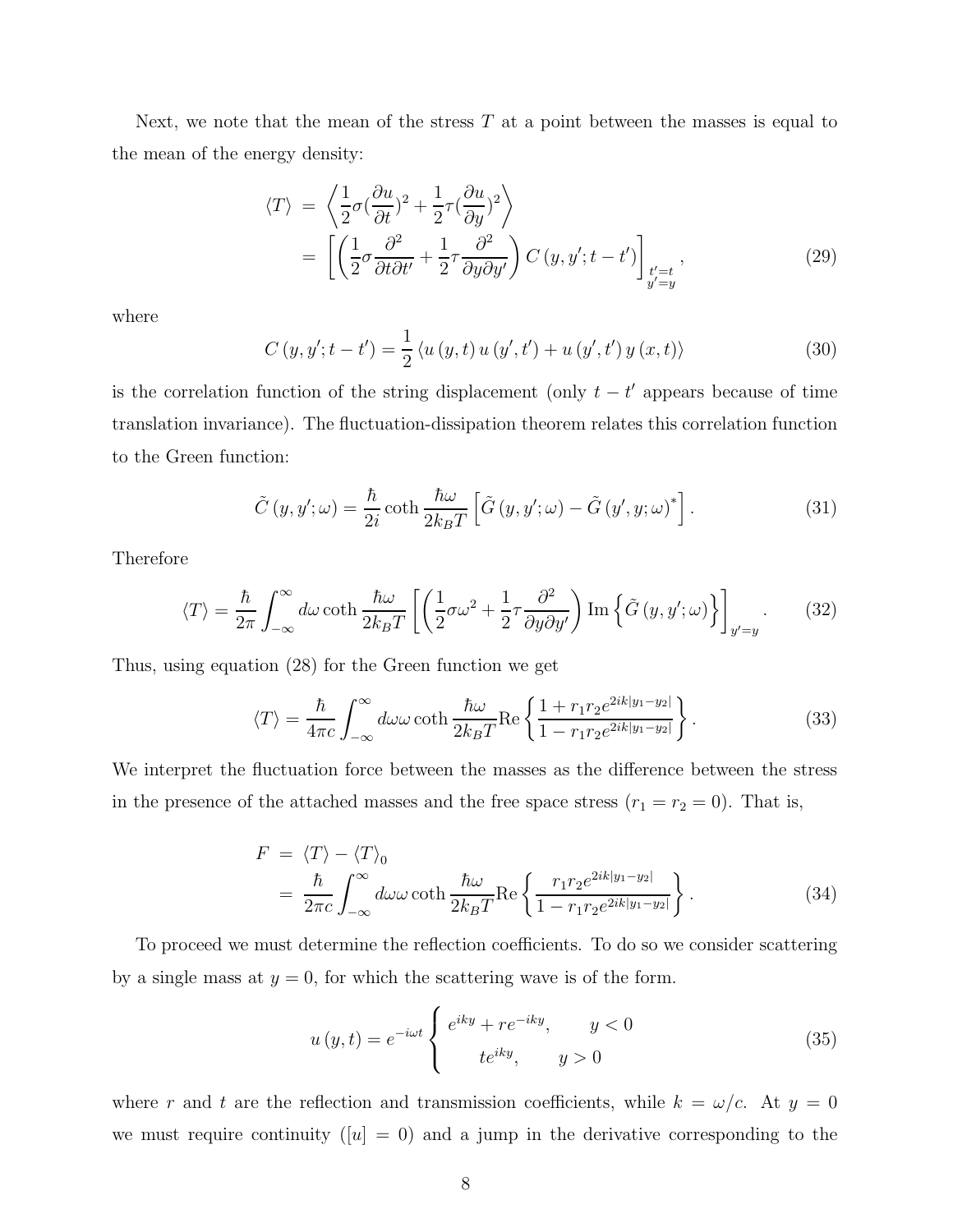force exerted by the mass  $([\tau \partial u/\partial y] = -m\omega^2 u)$  The result is a pair of equations for the determination of  $r$  and  $t$ . Their solution is

$$
t = \frac{\zeta}{\zeta - im\omega}, \qquad r = \frac{im\omega}{\zeta - im\omega}, \tag{36}
$$

where  $\zeta$  is given in Eq. (18). Therefore, since the masses are assumed identical, in the expression (34) for the fluctuation force we set  $r_1 = r_2 = r$ , given by the above expression, to get

$$
F = \frac{\hbar}{2\pi c} \text{Re}\left\{ \int_{-\infty}^{\infty} d\omega \omega \coth \frac{\hbar \omega}{2k_B T} \frac{\left(\frac{im\omega}{\zeta - im\omega}\right)^2 e^{2ik|y_1 - y_2|}}{1 - \left(\frac{im\omega}{\zeta - im\omega}\right)^2 e^{2ik|y_1 - y_2|}} \right\}.
$$
(37)

In the integral appearing here, the only singularities of the integrand in the upper half plane are poles of the hyperbolic cotangent at  $\omega = in\Omega$ ,  $n = 1, 2, \dots$ , where

$$
\Omega = \frac{2\pi k_B T}{\hbar} \tag{38}
$$

is the Matsubara frequency. Therefore, we can deform the contour of integration into the upper half plane, picking up the contribution of these poles, and write

$$
F = -\frac{\hbar\Omega^2}{\pi c} \sum_{n=1}^{\infty} n \frac{\left(\frac{n m \Omega}{\zeta + n m \Omega}\right)^2 e^{-2n\Omega|y_1 - y_2|/c}}{1 - \left(\frac{n m \Omega}{\zeta + n m \Omega}\right)^2 e^{-2n\Omega|y_1 - y_2|/c}}.
$$
(39)

In the low temperature limit  $\Omega \to 0$  and we can replace the sum by an integral to write

$$
F = -\frac{\hbar c}{\pi |y_1 - y_2|^2} \int_0^\infty dw w \frac{(w e^{-w})^2}{\left(\frac{\zeta |y_1 - y_2|}{mc} + w\right)^2 - (w e^{-w})^2}.
$$
 (40)

This is the result for the fluctuation force at zero temperature. In the limits of large and small separation the integrals are standard, and we obtain:

$$
F = -\begin{cases} \frac{\pi \hbar c}{24|y_1 - y_2|^2}, & \frac{\zeta |y_1 - y_2|}{mc} \ll 1\\ \frac{3m^2 \hbar c^3}{8\pi \zeta^2 |y_1 - y_2|^4} & \frac{\zeta |y_1 - y_2|}{mc} \gg 1 \end{cases}
$$
(41)

The result for small separation is the analog for our system of the London formula[9] for the force between neutral atoms, the large separation result is the analog of the Casimir-Polder[10] formula.

Our aim has been to show that there is a rich variety of phenomena and plenty of unanswered questions associated with the problem of a pair of oscillators coupled to a common